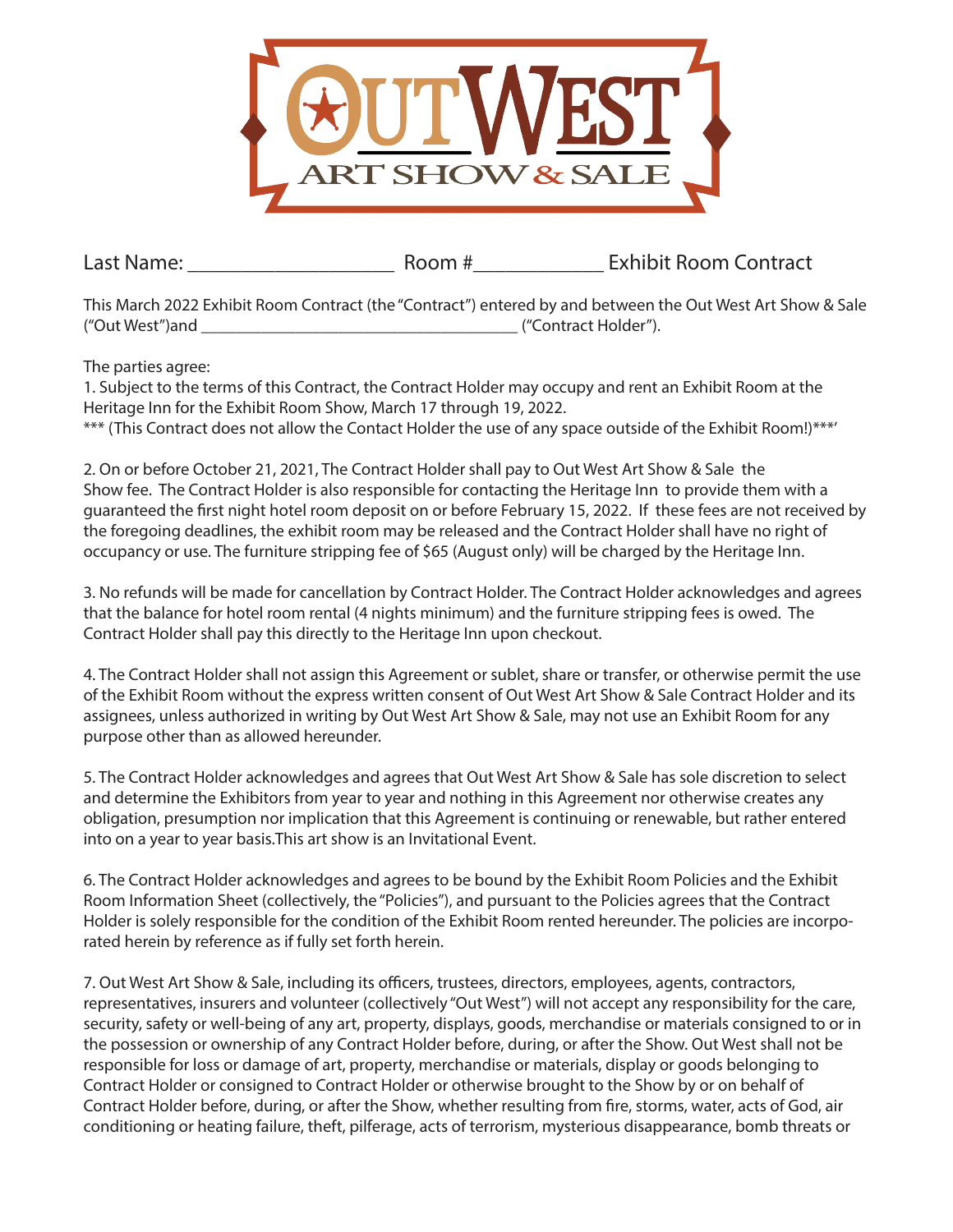any other cause whatsoever. All such items are brought to the Show and displayed at Contract Holder's own risk, and should be safeguarded at all times. Contract Holder has been advised to take all necessary steps and precautions to protect property, including works of art, from such loss, theft or damage, such as purchasing "all risks" insurance on such property and works of art. Contract Holder further agrees that Out West Art Show & Sale is not liable for any injury, loss or damage that may occur to Contract Holder, or to Contract Holder's employees, agents, guests or property before, during or after the Show, including but not limited to Contract Holder's participation in the Show. Contract Holder agrees that is maintains adequate insurance to fully protect Contract Holder and Out West Art Show & Sale from any and all claims arising from Contract Holder's participation in the Show.

8. Contract Holder assumes responsibility and agrees to indemnify, defend, and hold Out West Art Show & Sale harmless from and against any claims or expenses (including attorney's fees) arising out of (a) the execution of the Contract or the Exhibit room assignment process, (b) participation in the Show, (c) sale of any art or goods, (d) the use of the Show facility, (e) authenticity, legal ownership, or claimed infringement of any displayed or sold art works, and/or (f) the acts, omissions or negligence of Contract Holder, its employees, volunteers, agents or contractors, by reason of personal injuries, death or property damage or any other cause of action sustained by any persons or others. Contract Holder assumes all responsibility and liability for losses, damages and claims arising out of Out West Art Show & Sale P.O. Box 6241, Great Falls, MT 59406-6241, info@outwestartshow.net injury or damage to, or caused by, Contract Holder's displays, equipment, employees or representatives. In no event shall Out West Art Show & Sale be liable for any special, incidental, indirect, punitive or consequential damages arising out of or in connection with this Agreement. The liability of Out West Art Show & Sale and Contract Holder's sole remedy for any claim of loss or damage arising from or related to the Contract or its Amendments, regardless of the form of action, shall be limited to one-half of the fees paid to Out West Art Show & Sale under the Contract.

9. The Out West Art Show & Sale aggregate liability, if any, under this Contract or Contract Holder's participation in Out West Art Show & Sale, shall be limited to the room and entry fee paid by Contract Holder to Out West Art Show and Sale. Notwithstanding the foregoing, in no event shall Out West Art Show & Sale be liable for any special, indirect, incidental, consequential, exemplary, or punitive damages, loss of profits or revenue, or loss of use even if informed of the possibility of such damages. To the extent permitted by applicable law, these exclusions and limitations will apply regardless of whether liability arises from breach of contract, warranty, tort (including but not limited to negligence), by operation of law, or otherwise.

10. Contract Holder agrees that Out West Art Show & Sale may photograph, publish, and promote Contract Holder's works of art and the name and likeness of Contract Holder in catalogs, websites, brochures and other publicity materials. All such promotion and publicity of Contract Holder and any works of art shall be at the sole discretion of Out West Art Show & Sale

11. This Contract, the Policies, any Artist Consignment Agreement, and any addenda attached hereto and agreed to by the parties in writing, constitute the entire agreement between the parties, and supersede any and all prior agreements and arrangements concerning the subject matter hereof, whether oral or written, between the parties. No modification of this Contract shall be binding unless in writing, attached hereto, and signed by both parties. This Agreement shall be construed in accordance with the laws of the State of Montana, excluding its choice of law provisions, and the parties consent to the exclusive jurisdiction of courts in Montana to resolve and disputes hereunder. The failure of either party to insist upon the performance of any provision of this Contract, or to exercise any right or privilege granted to that party under this Contract, will not be construed as waiving that provision or any other provision, and the provision will continue in full force and effect. If any provision is found to be illegal, invalid, or otherwise unenforceable by any judicial or administrative body, the other provisions will not be affected and will remain in full force and effect. Provisions herein which by their very nature are intended to survive termination or cancellation of this Contract will survive such termination or cancellation. This Contract may be executed in counterparts and shall be binding upon and inure to the benefit of the parties successors, heirs and permitted assigns.